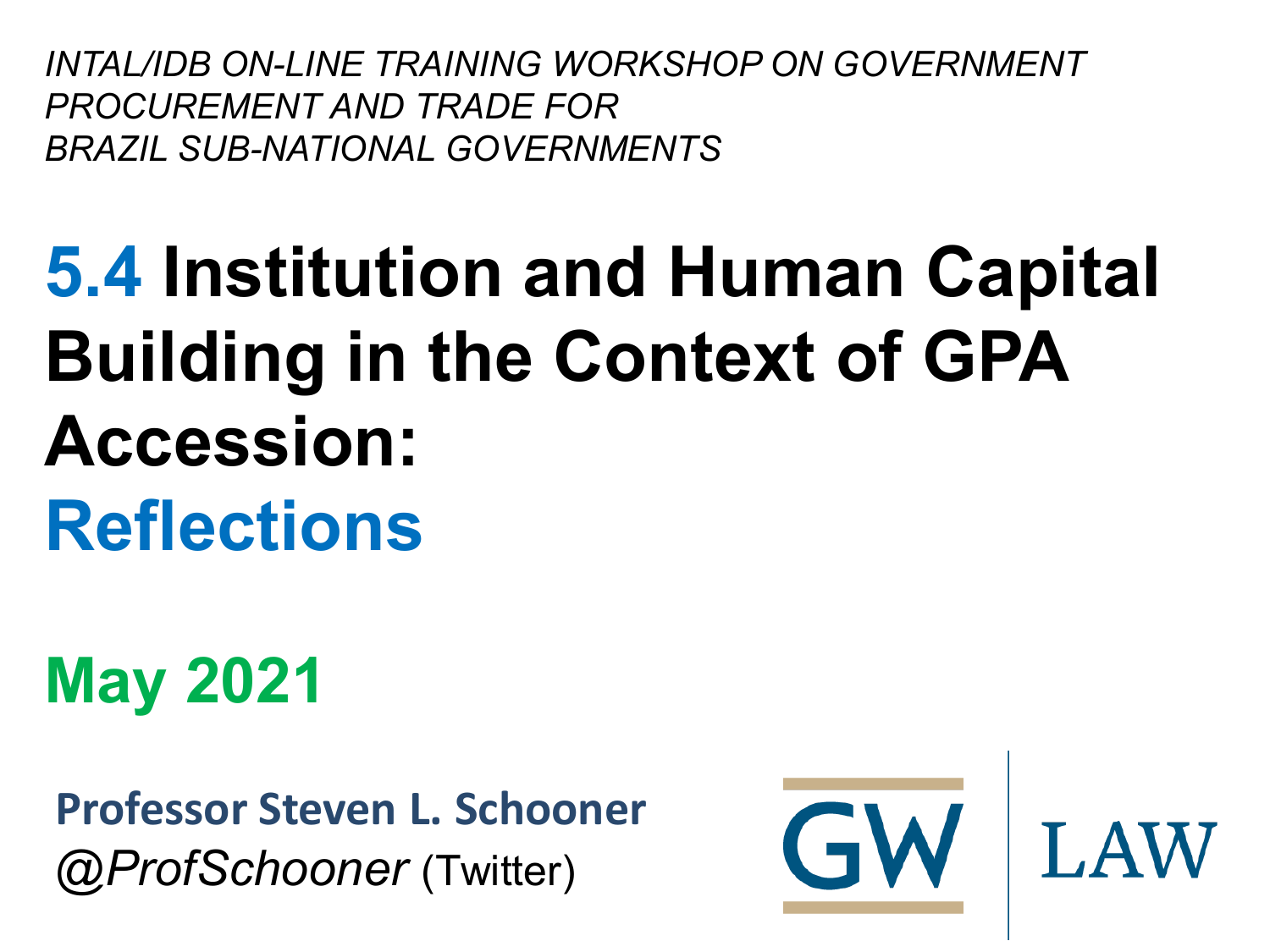## It's All About People

- **Rules (and prohibitions) Do** *Not* **Ensure Successful Contracts**
- **Contracts are** *relationships***, and relationships are difficult to manage**
	- **Contracts, like relationships, depend upon trust**
	- **Establishing and maintaining trust is difficult**
- **Humans are imperfect and flawed**
	- **People often behave badly**
	- **Procurement does not change human nature**
- **Culture is Harder to Change Than Rules:** *Change Management* **is Difficult**
- **Procurement is a Team Sport - The Team is Large and Diverse**
- **You Don't Have to Do It Alone:** *Take Advantage of Capacity Building Initiatives and Lessons Learned*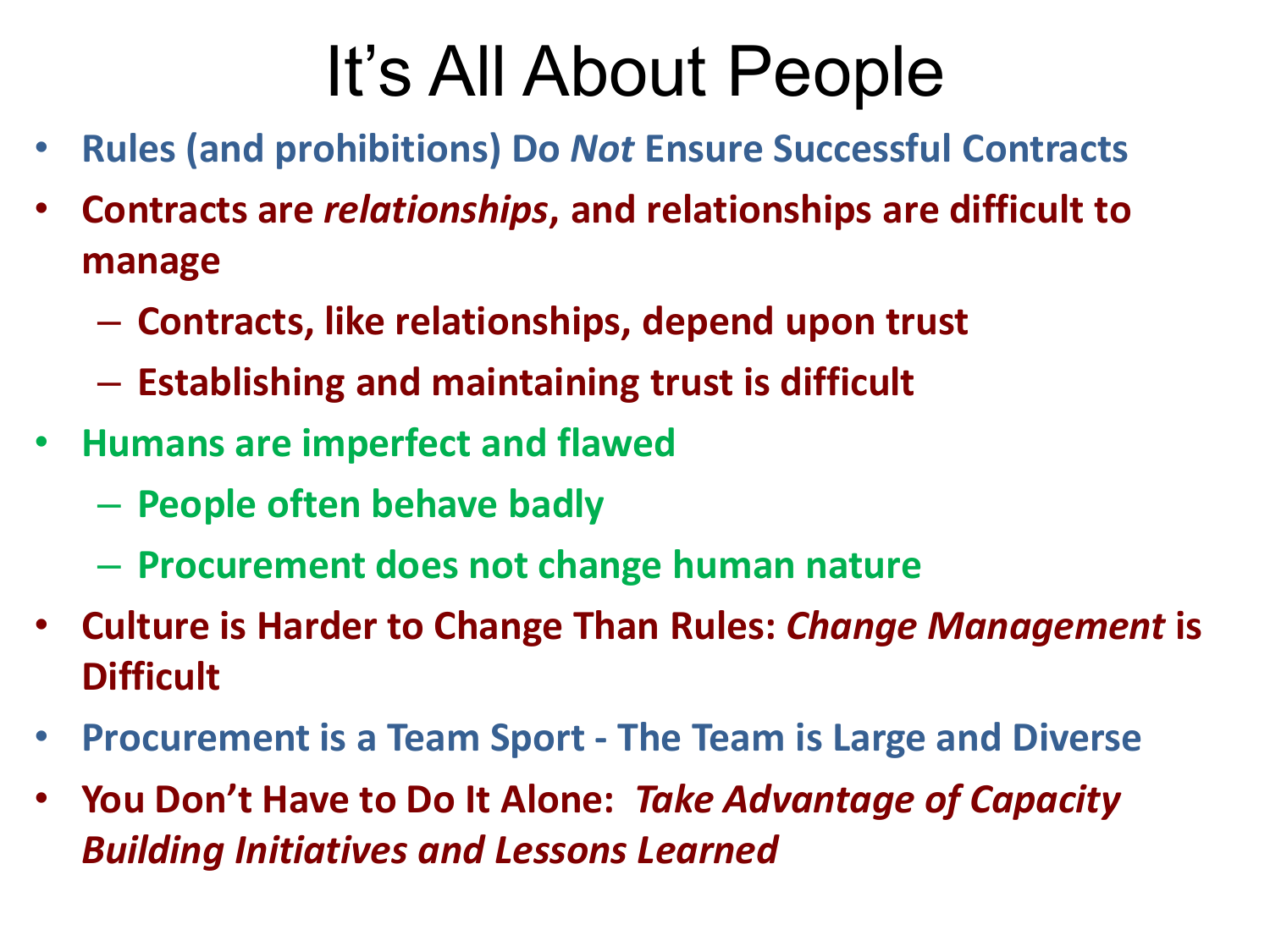# The *Professionalization* Quandary

- High education standards
- Limited job satisfaction
	- Poor pay, no incentives *poor comparison to comparable private sector jobs*
	- Low status no "respect"
	- Popular target of *workforce reductions*
	- *Operators versus "support personnel"*
	- Boring, Unsatisfying work?
		- "Shoppers," not trusted business advisors
		- Relentless paperwork (transparency, oversight)
		- High risk of criticism, public ridicule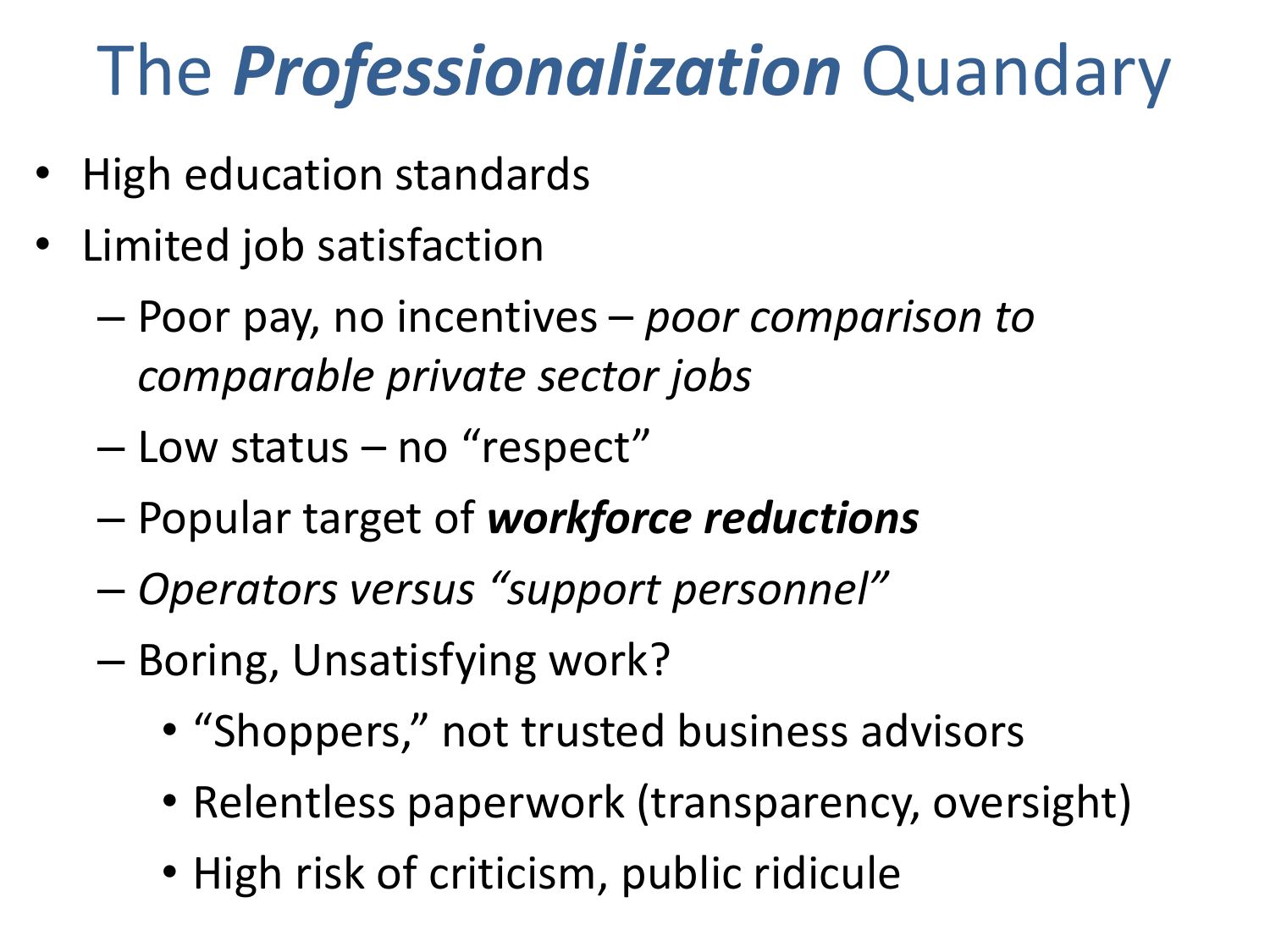# **Human Capital Topics/Challenges**

- Setting standards (education, experience, training)
	- Potential unintended consequences
- Numbers recruiting, *retaining* enough people
- Training:
	- Broadening definition of stakeholders who to train
	- Paying for the training
	- Types of training and professional development
	- Basic *knowledge verusus Skills* & experiential learning
- **Certification**
- Empowering the acquisition workforce
	- Avoiding risk aversion
	- Incentives and Disincentives
		- Paying enough
		- Rewarding good behavior (& punishing the bad)
- Instilling confidence: insulating/protecting professionals institutionally from improper pressure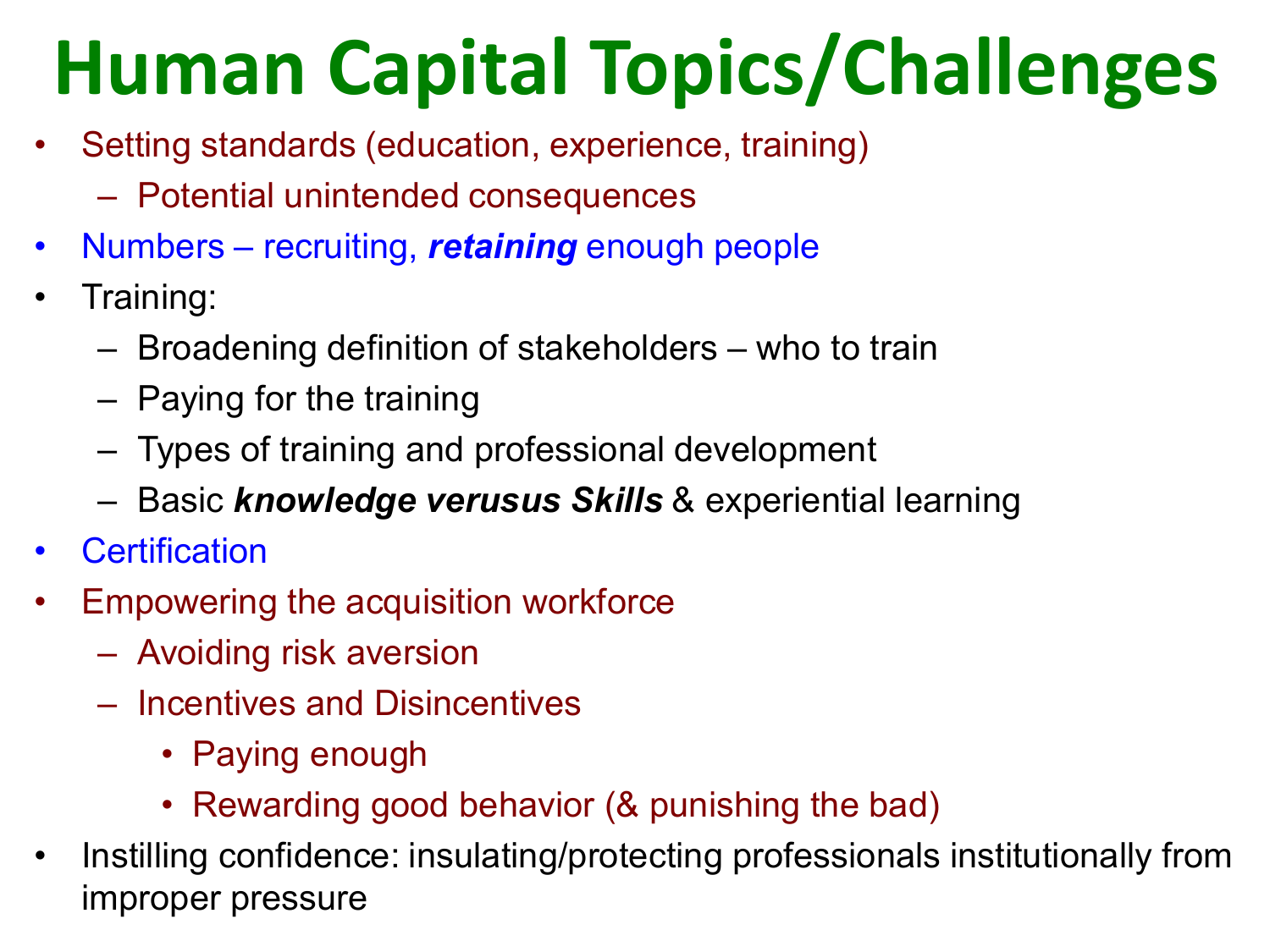## **Recruiting and Qualification**

#### • *Common (but sub-optimal) background(s)*

- Graduates of university-based public policy, public administration programs
	- Also, … Law and Accounting degrees
- Familiarity with governance, bureaucracy, and oversight
- **Lacking in business and economics training; underexposed to private sector**
- Classic trap: Non-specialized (marginal) public administrators
- Uniquely **valuable private sector business experience**, married with public administration training/experience
	- *A Related Tip/suggestion:*
		- *Industry Exchange Programs*
			- *Experiential Learning*
			- *Understanding Your Customer*
			- *Speaking the Same Language*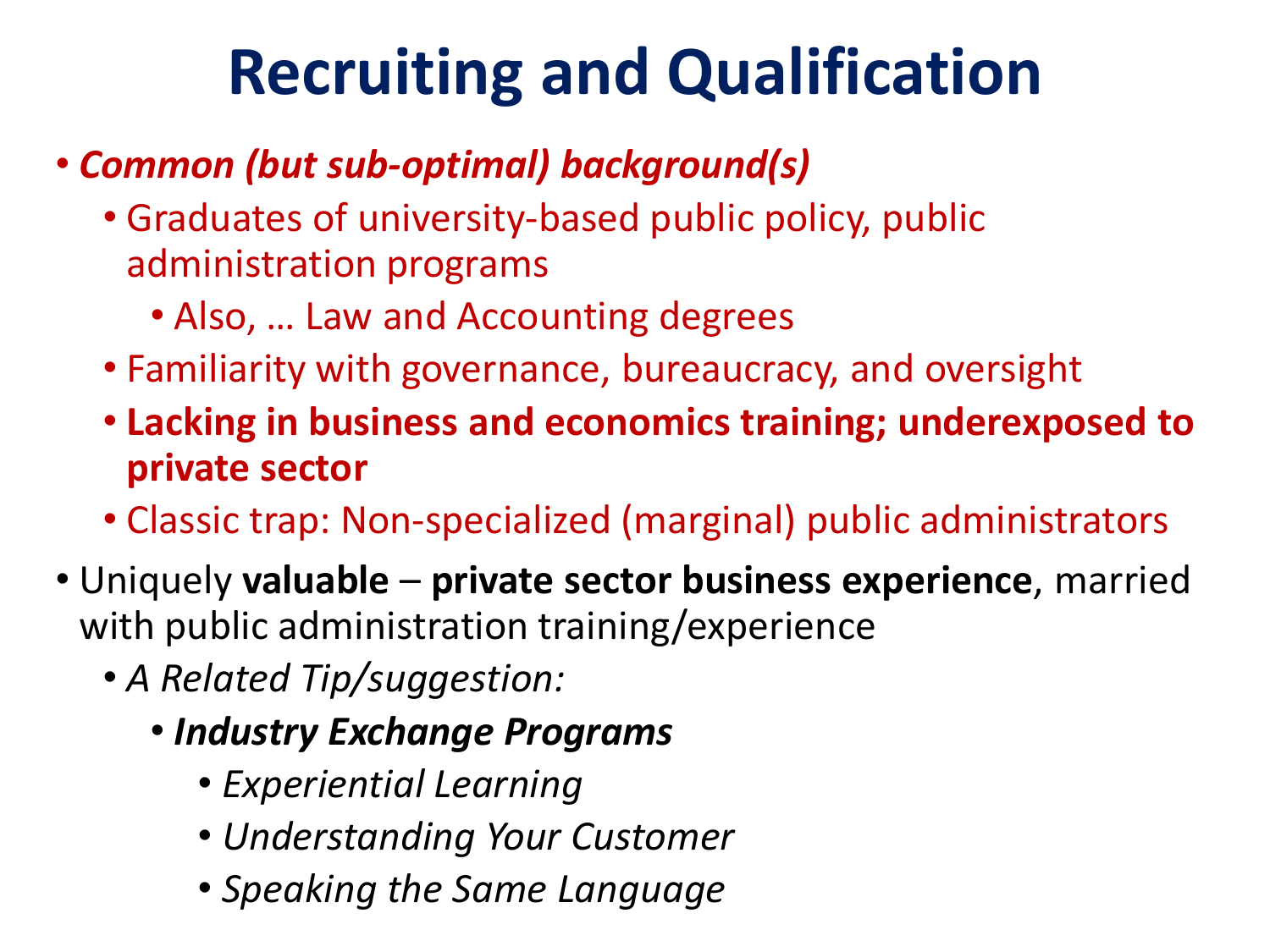#### **Procurement Training: Key Issues**

- •**Deciding whom to train**
	- •**Counting heads: census/data**
	- •**Who should be trained** *within* **the acquisition workforce?**
	- •**Who is** *outside that workforce***, but should also be trained?**
- •**How to pay for training?**
- •**What subjects to teach?**
- •**How to train?**
- •**How to measure progress? (How to assess**  *learning outcomes***…)**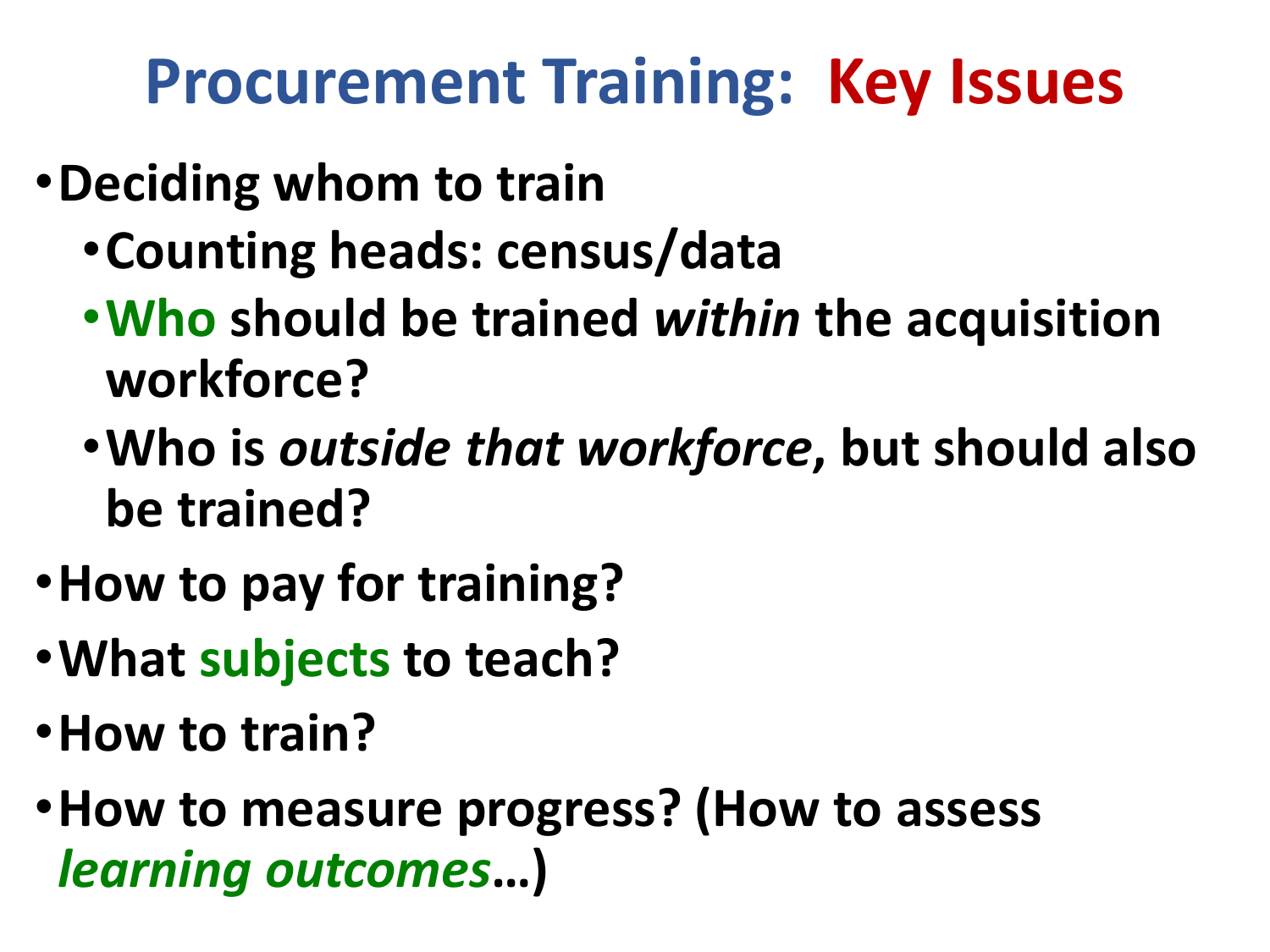#### **Empowering the Workforce** – *manage the fear*

- Risk aversion common in public procurement all governments
	- No one likes criticism
	- Best defense I followed the rules
	- Following the rules process (not an outcome)
- Training KNOW what is permissible
- Connection with end user/customer/outcome
	- Seeing the results
	- Identification with program (not the process)
	- Inclusion at the program/policy level
		- Attend sit at the table at the key meetings
- Opportunities to do exciting things
- *Recognition* case studies share experiences good and bad
	- *Create case studies*
		- Let them discuss lesson learned
- Protect them when they make mistakes
	- Management and leadership
	- "Political cover" have senior officials take or share responsibility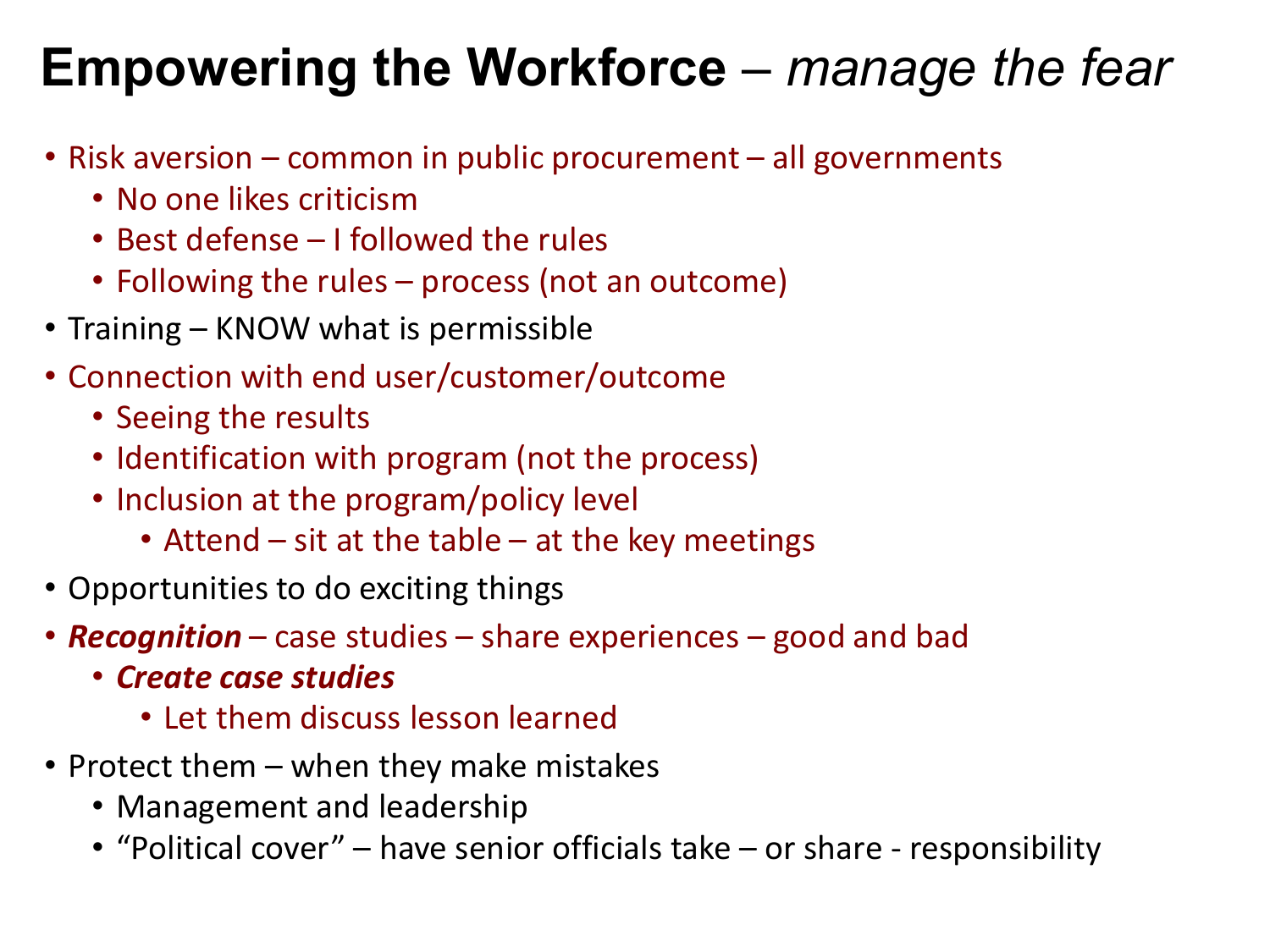#### **Recognition (Awards, Prizes):** *Cost Effective (Inexpensive) Incentives*

#### *Identify, recognize, celebrate:*

- **Successful actions**:
	- Innovative Strategies
	- Solicitations
	- Collaborations (teams)
	- Outcomes (results), Customer Service
	- Interaction with (respect for) private sector

#### • **Others achievements/disciplines**

- Collaborations
- Mentoring
- Professional Development
	- Rising stars (young professionals)
	- Career achievement (legacy awards)
- Research (published studies, papers, books)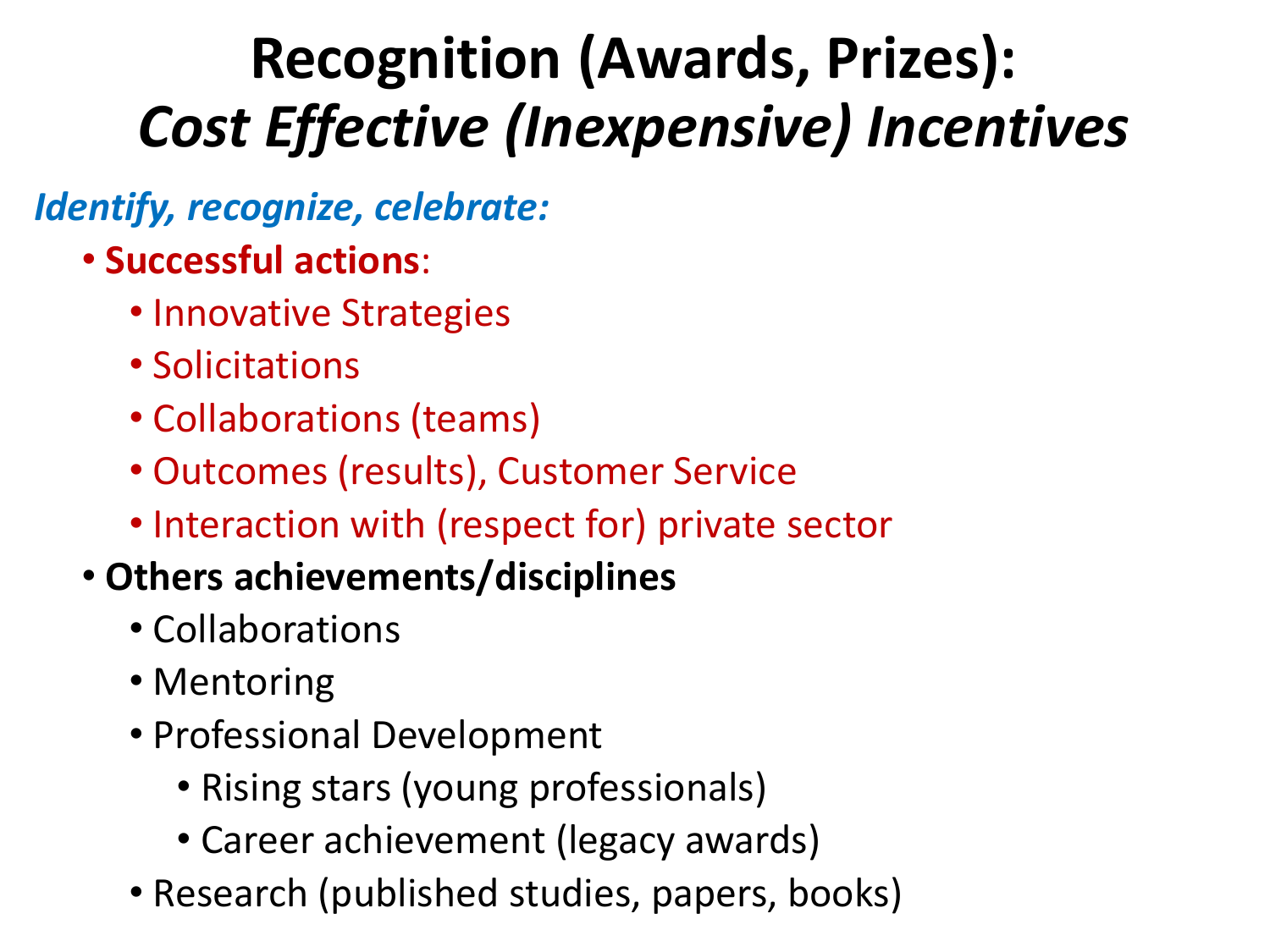## **Take Advantage of** *International Capacity Building* **Resources**

- World Trade Organization (WTO) [https://www.wto.org/english/tratop\\_e/devel\\_e/build\\_tr\\_capa\\_e.htm](https://www.wto.org/english/tratop_e/devel_e/build_tr_capa_e.htm)
- World Bank
- Organization for Economic Cooperation and Development (OECD)
- European Bank for Reconstruction and Development (EBRD) [http://www.ebrd.com/work-with-us/procurement/capacity-building](http://www.ebrd.com/work-with-us/procurement/capacity-building-assessment.html)assessment.html
- United States Trade and Development Agency Global Procurement Initiative
	- <https://www.ustda.gov/program/global-procurement-initiative-0> -- (and check out the GW Law Team in the video!)
- Royal Society-DFID Africa Capacity Building Initiative (historical example)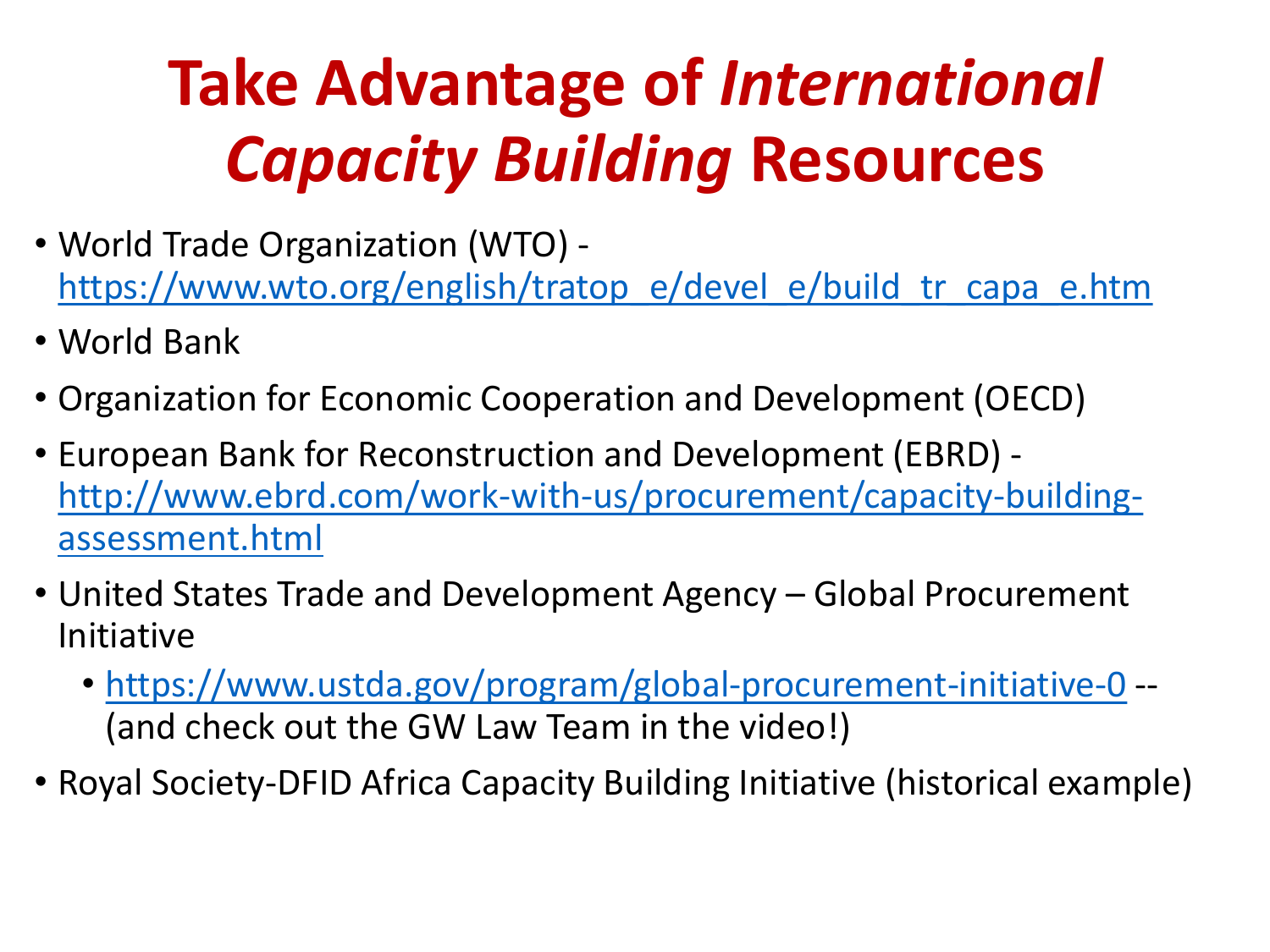# **Stimulate, Embrace Change**

- •**Experiment**
	- •**try things**
	- •**run pilots**
- •**Anticipate, Learn from Mistakes**
	- •**Grow, Evolve**
	- •**Strive for Excellence**

•**Celebrate Incremental Improvement!**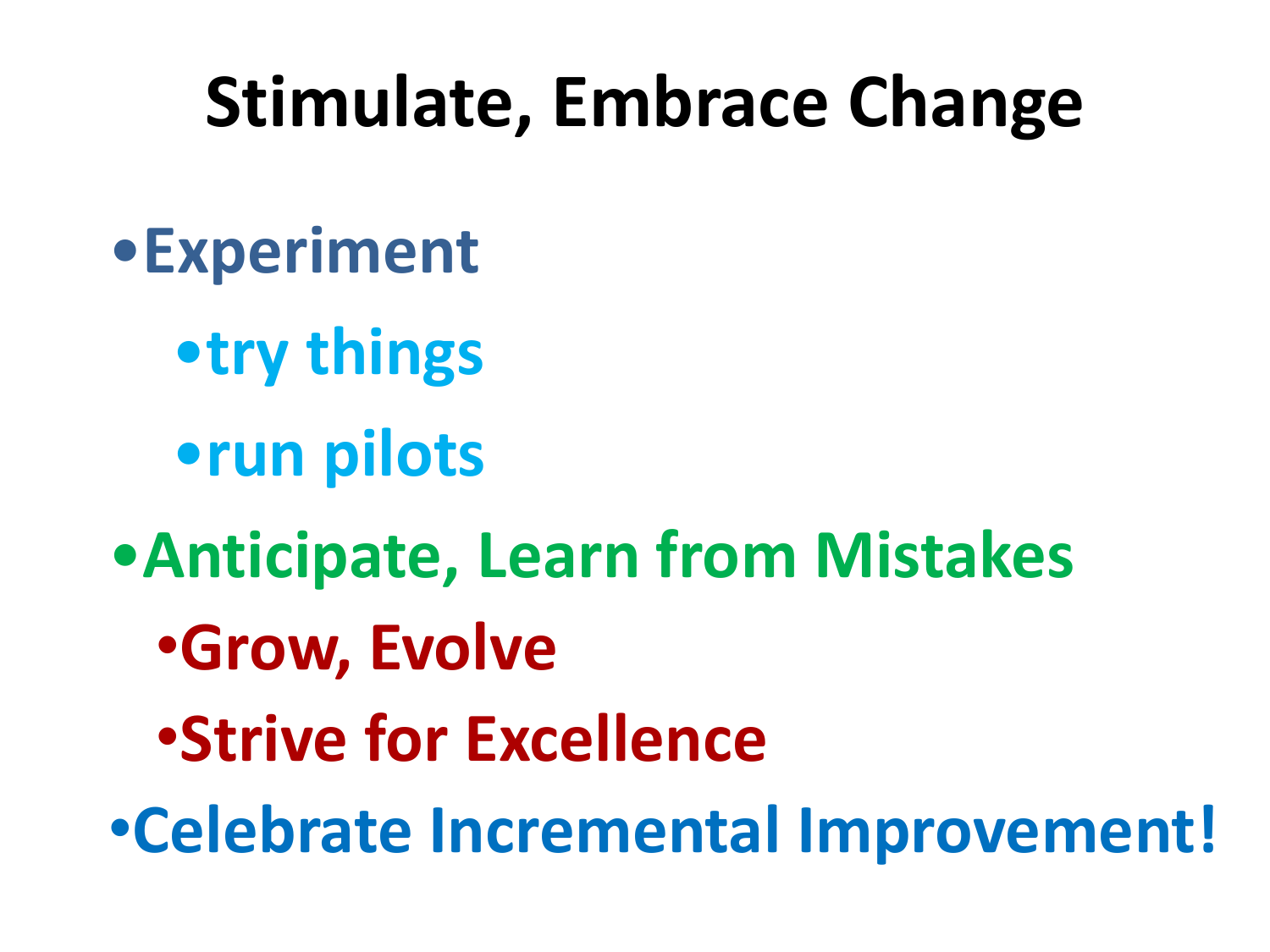# **Conclusion** *(and supplemental slides)*

GW LAW

### Professor Steven L. Schooner

*@ProfSchooner* (Twitter)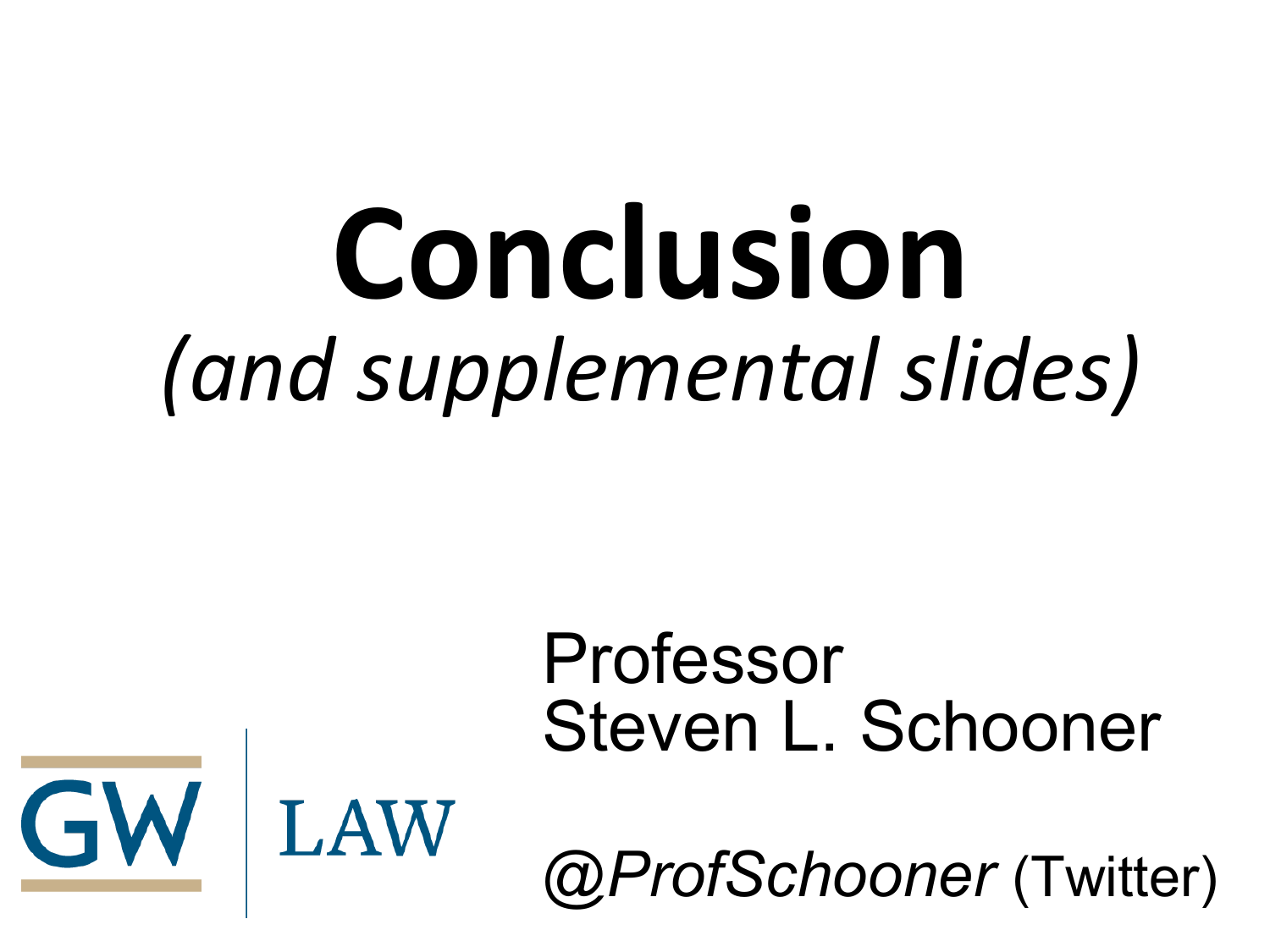**One Approach: The BODY OF KNOWLEDGE (or "core competencies")** 

- Define universe
- Monumental Undertaking, Involves Stakeholder Engagement
- Requires Constant Review and Evolution
- Example: **National Contract Management Association (NCMA, US):**
	- 5 *knowledge areas*
		- pre-award competencies
		- acquisition planning and strategy competencies
		- post-award competencies
		- specialized knowledge area competencies
		- business competencies.
	- Knowledge areas are broken down further
	- New ANSI Certification [https://www.ncmahq.org/standards](https://www.ncmahq.org/standards-certification/ansi-accreditation)certification/ansi-accreditation
- *CIPS - Chartered Institute of Procurement & Supply (Similar)*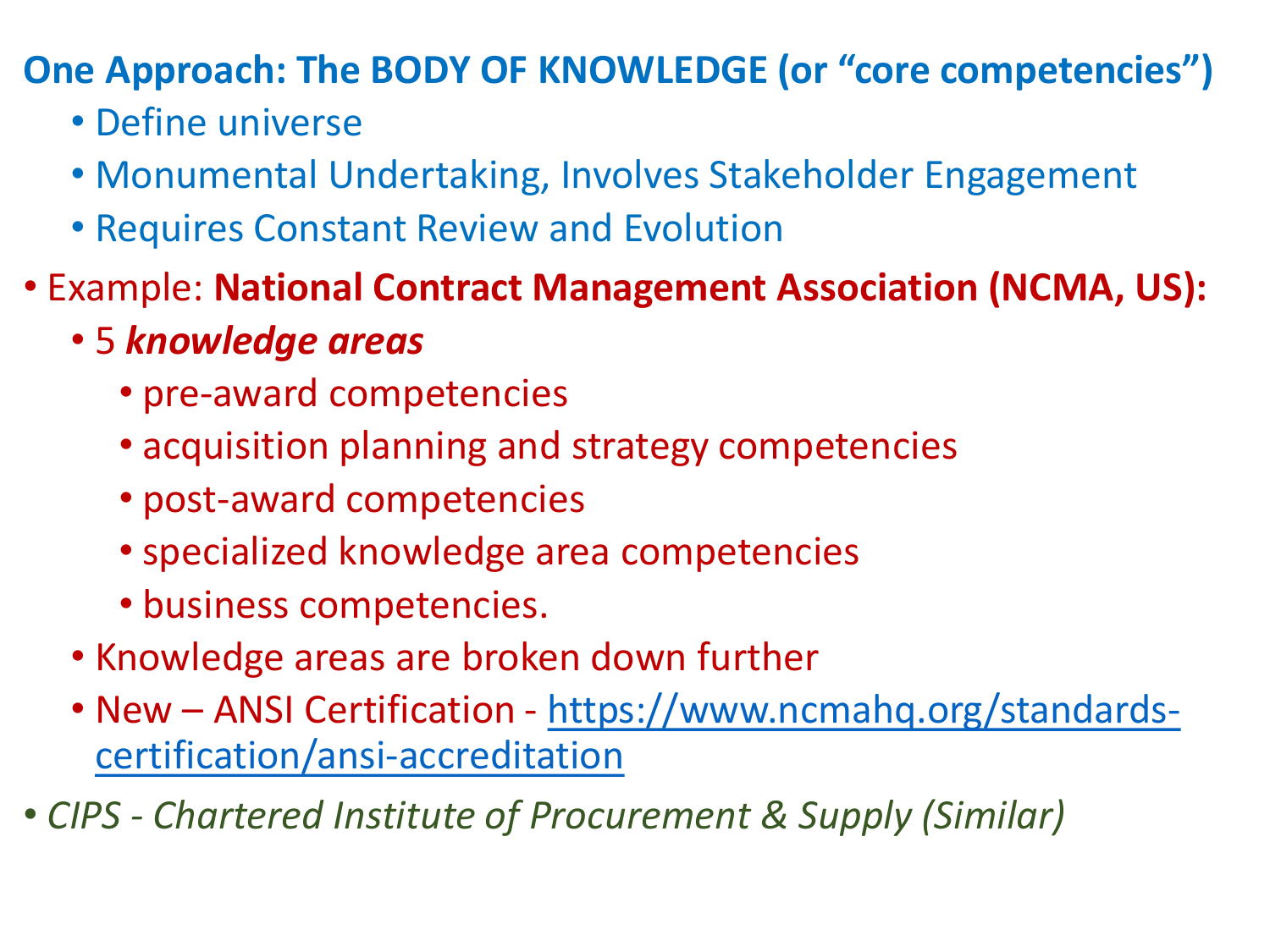#### **Limits to the Body of Knowledge Approach**

### **Rules Training/Mastery is Insufficient**

- Experiential Learning and Professional Development are Key
- •Non-Procurement *Professional Skills and Development*
- •Unlimited Options, including "soft skills"
	- Critical Reading
	- Professional, persuasive writing
	- Interpersonal skills, team building, management
	- •Negotiation, dispute resolution
	- Professional Development, executive coaching
	- Stress, Time Management
	- Legal awareness, risk aversion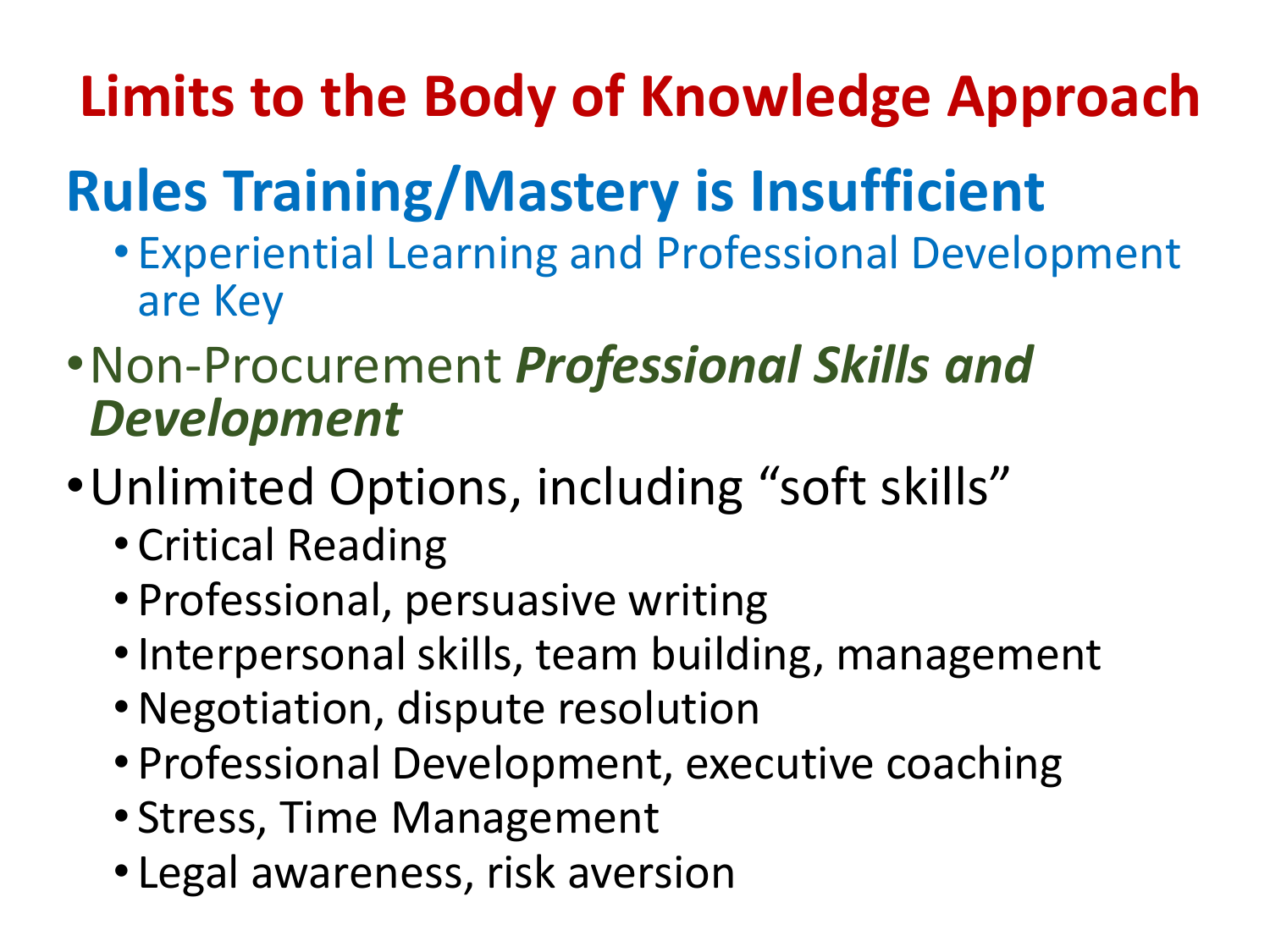## **Whom To Train?** *(Acquisition Team?)*

#### •**Government officials:**

- •**Acquisition, procurement personnel – not just**  *Contracting personnel/specialists (CO, COR)*
	- **Support personnel**
		- •**Auditors, quality assurance personnel**
		- •**Requirements generators**
- •**Other government personnel**
	- **Program staff, Agency/Ministry leaders**
	- *ENGINEERS – systems engineers!*
	- •**Attorneys, … Legislative, regulatory staff, others**
- •**Non-government personnel**
	- **Contractor personnel, especially in small businesses**
	- **Civil Society**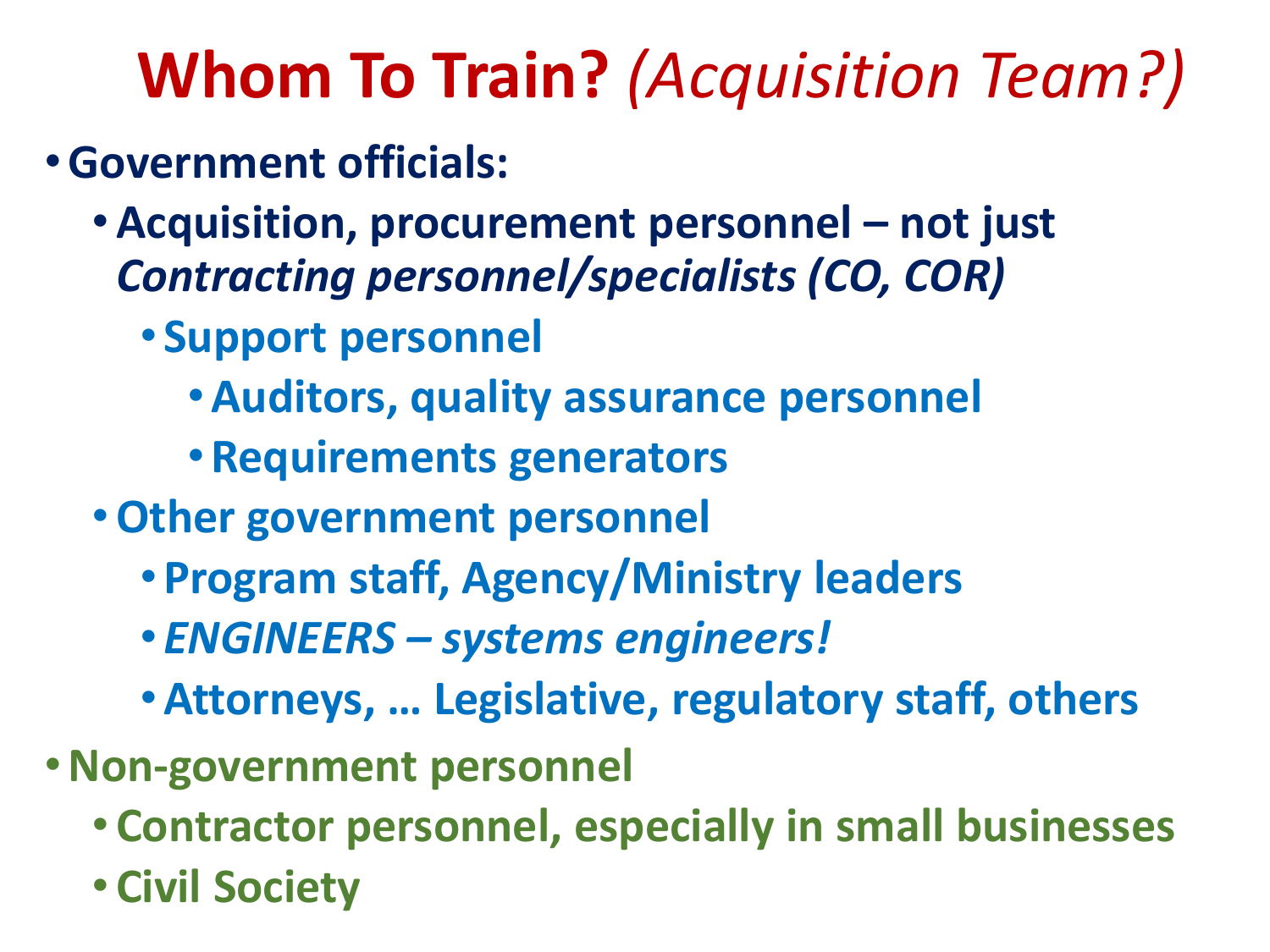## **What Subjects To Teach?**

- •**Contracting rules**
- •**Procurement policy (***WHY?* **GOALS)**
- •**Business, Accounting (and** *Economics***) – LCC, TOC…**
- •**Management**
- •**Agency/Department** *mission* **(including technologies)**
- •**Specialty Markets (Information Technology (IT), Pharmaceuticals, etc.)**
- •*Communication* **(writing, speaking)**
	- **WORDS/CLARITY MATTER(S)**
- •**Negotiation, Law (and litigation support)**
- •**Leadership, Professional Development**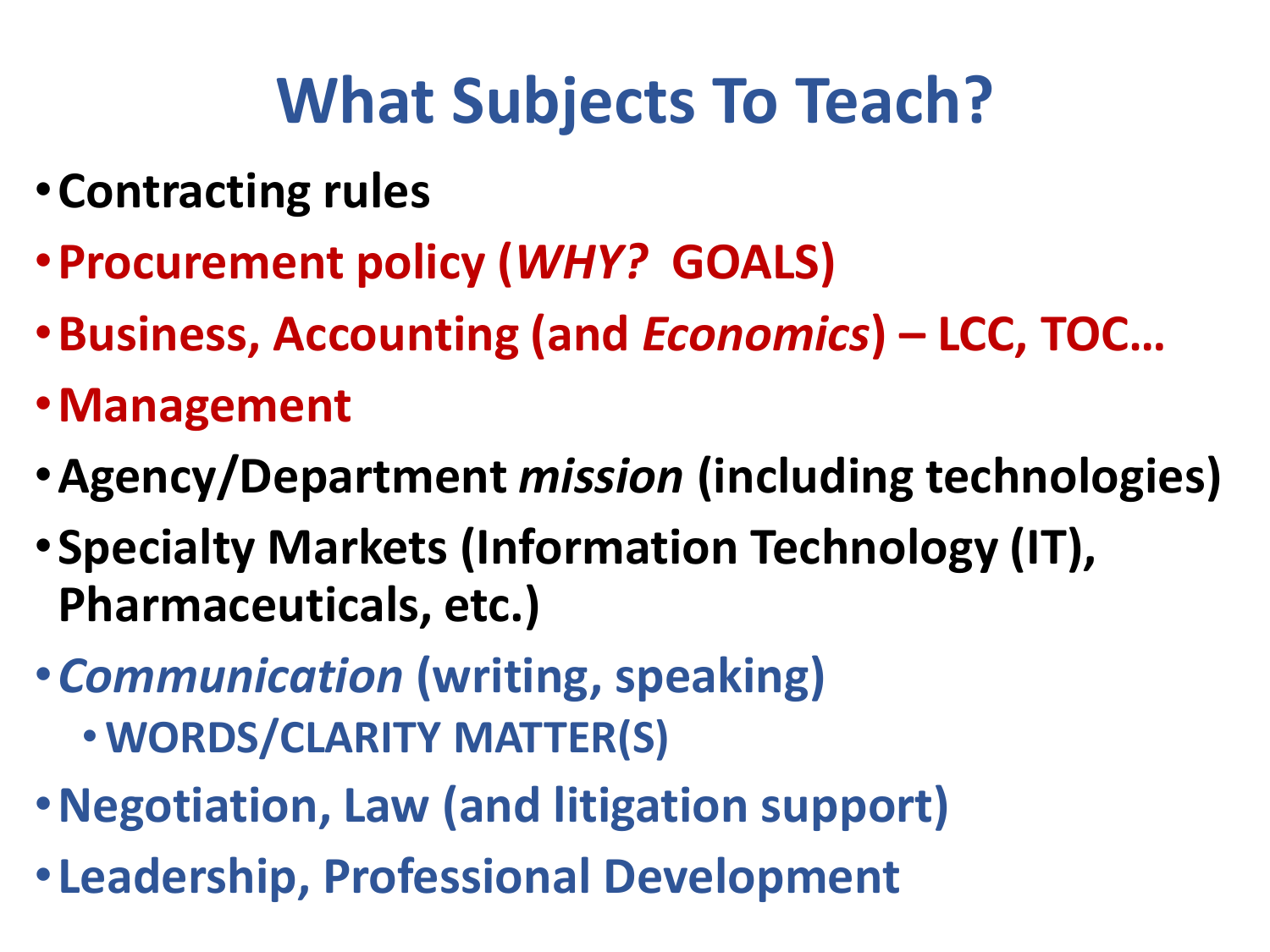# *Prioritize:*

Personnel and Training Resources

- **Focus on Large and Complex Procurements**
	- Small number of important, high value transactions
	- Massive number of lower-value … often commercial … consumer-type transactions
- **Mentoring, On-the-job (OJT) training, Train-thetrainer, etc.**
- Anecdote: **Central and Sub Central Governments** – **Trade-offs are critical, realistic, necessary**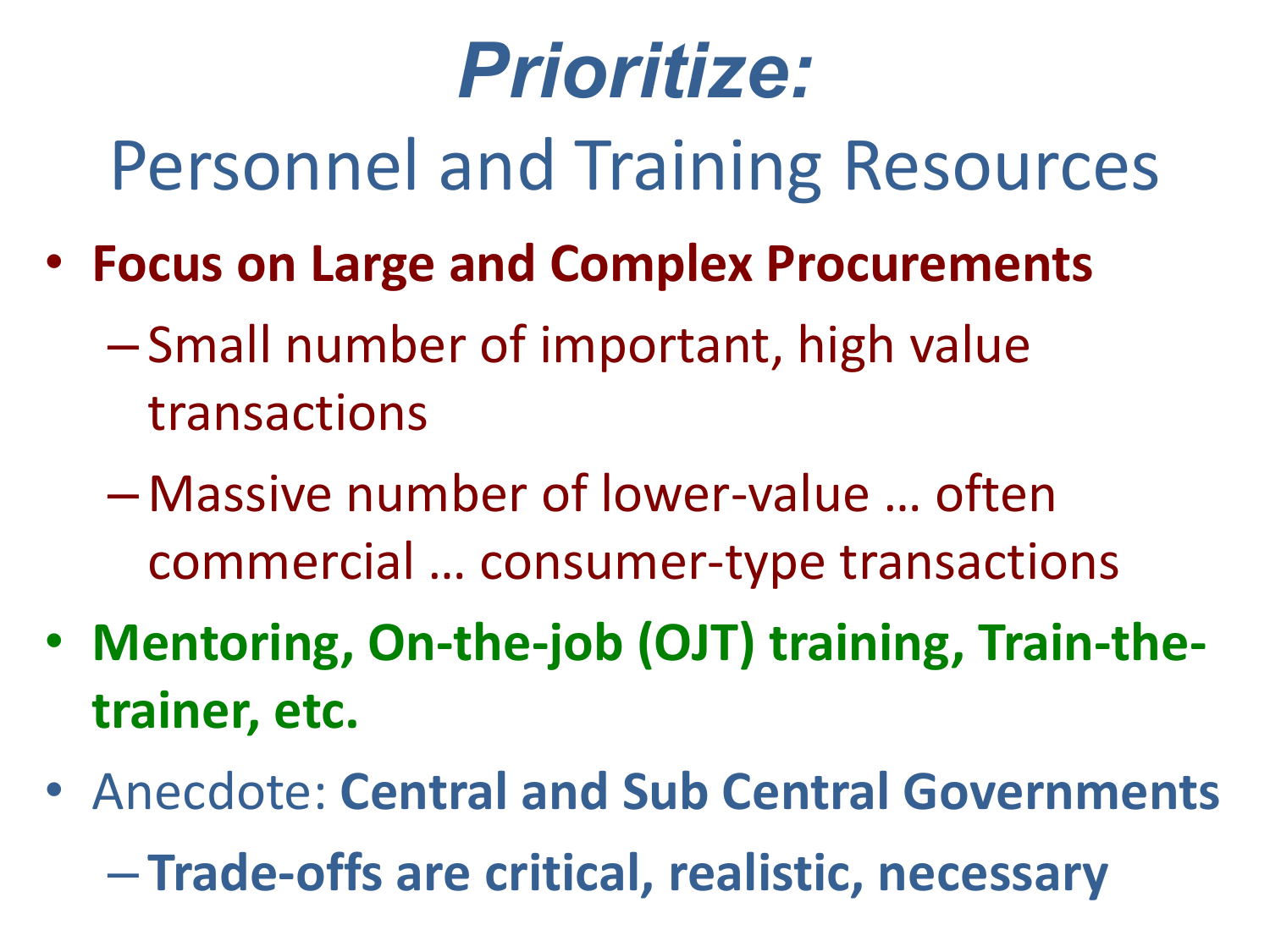# **Paying For, Investing In, Training**

- •**Major challenge in every state**
- •**When budgets are tight, training budgets get cut**
- •**Recent U.S. approach:**
	- •**By law, a percentage of contract spending goes into a training fund**
	- •*This has been a major achievement (and it works reasonably well)*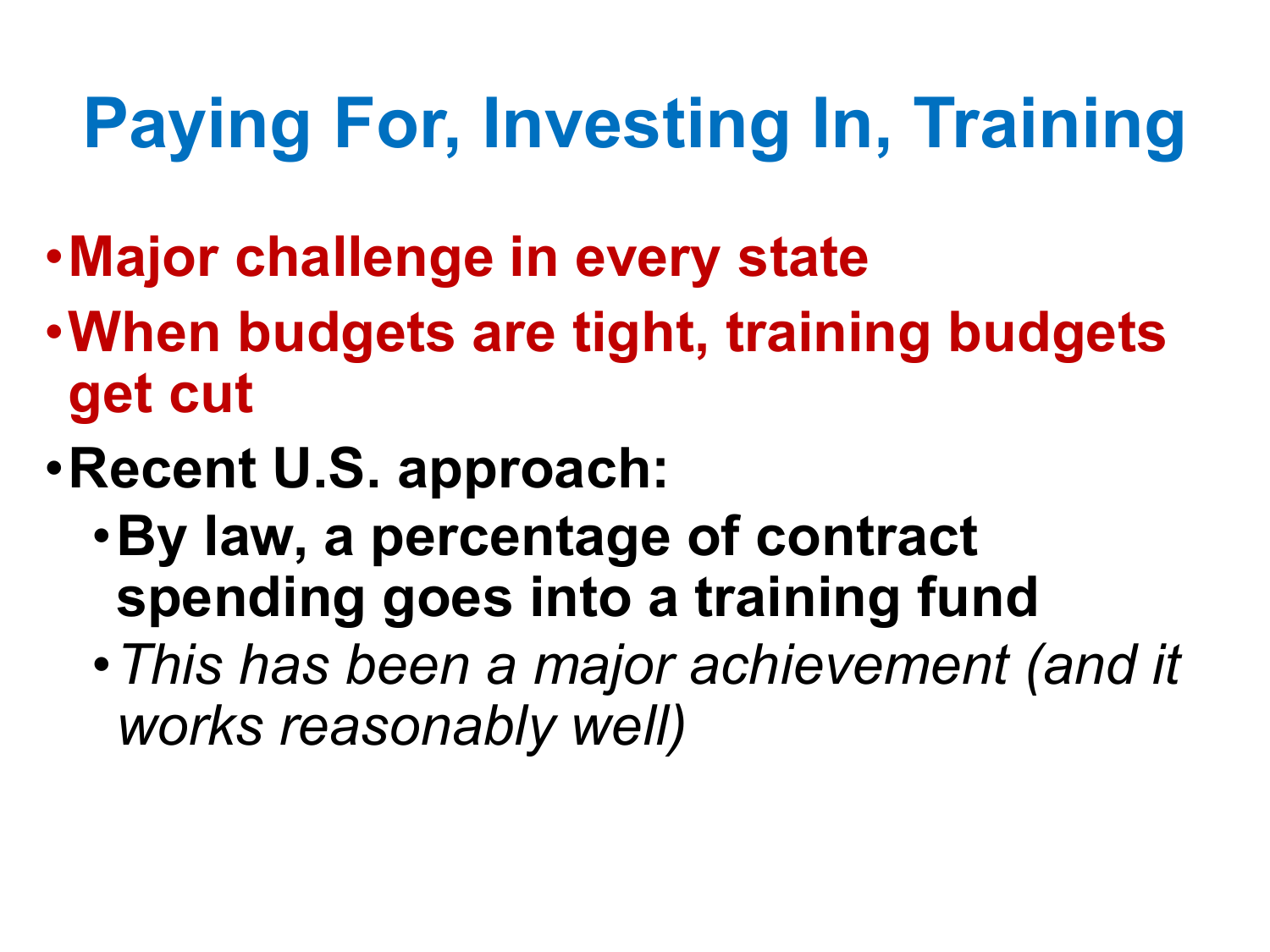# **How To Train?**

- **Classroom modes:**
	- **Face-to-face lectures**
	- **Interactive classes**
	- **Online training – distance education**
	- *Skills training* **– simulations, exercises, problem-solving**
- **Text learning/reading**
	- **Books, Periodicals, Policy Guidance, Circulars**
- **On-the-job training**
	- **Mentoring**
	- **People "look up and around"**
- *Rotational assignments (including private sector)*
- **Unlimited options**
	- **Larger-scale investment: intern and (multi-year) professional development programs**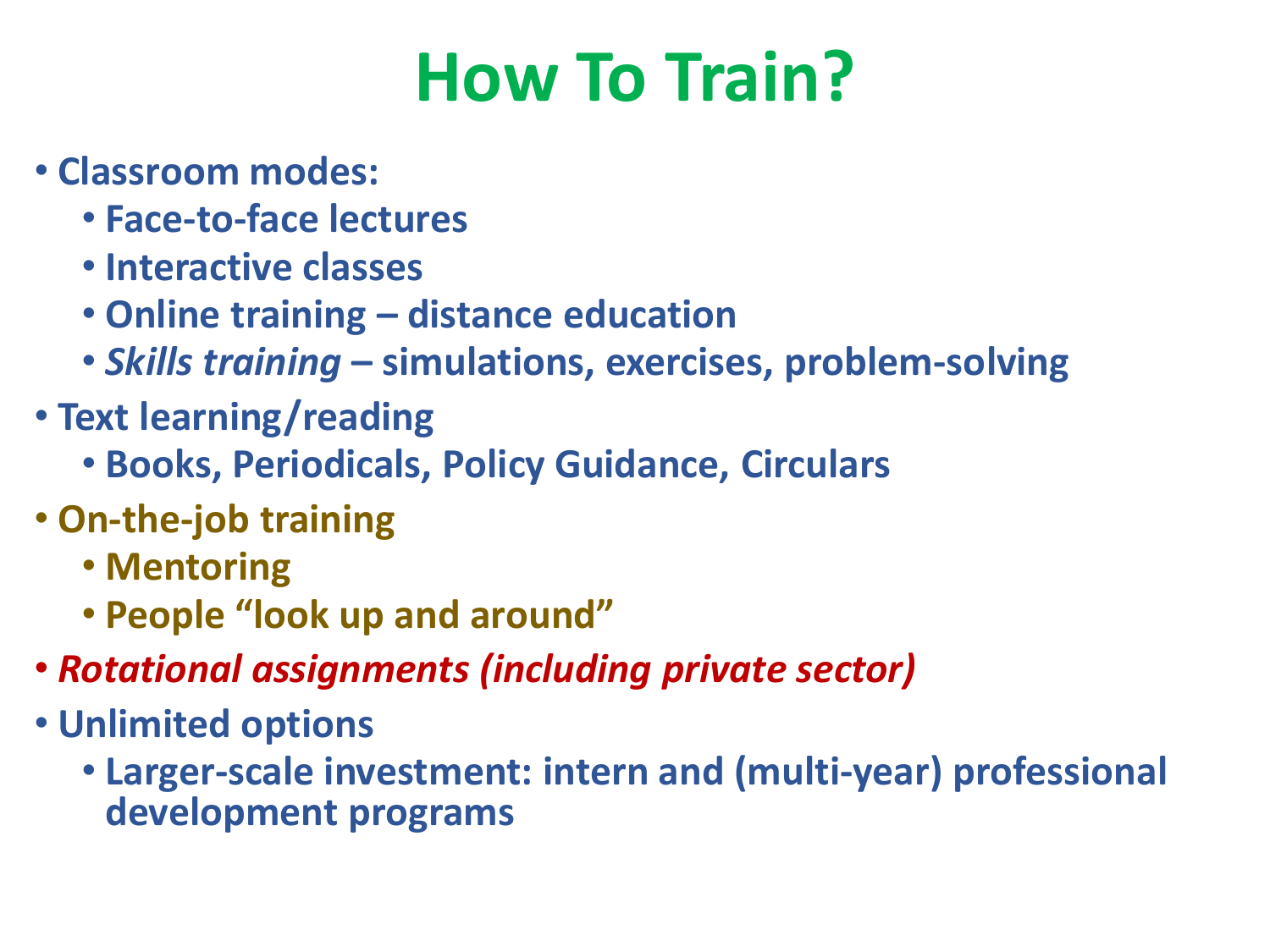#### **Certification** – component of many professions

- Classic certification **requirements**
	- Formal application
	- Specific training
		- Typically includes degree (or graduate degree)
	- Years of experience
	- Examination (single or multiple)
	- Periodic re-certification typically based on continuing education

#### • Two **models** *(links in supplemental slides)*

- •Government (in the US)
	- •DAWIA Level 3
	- FAC-C (civilian equivalent)
- Private Sector
	- •NCMA (US)
	- CIPS (European model)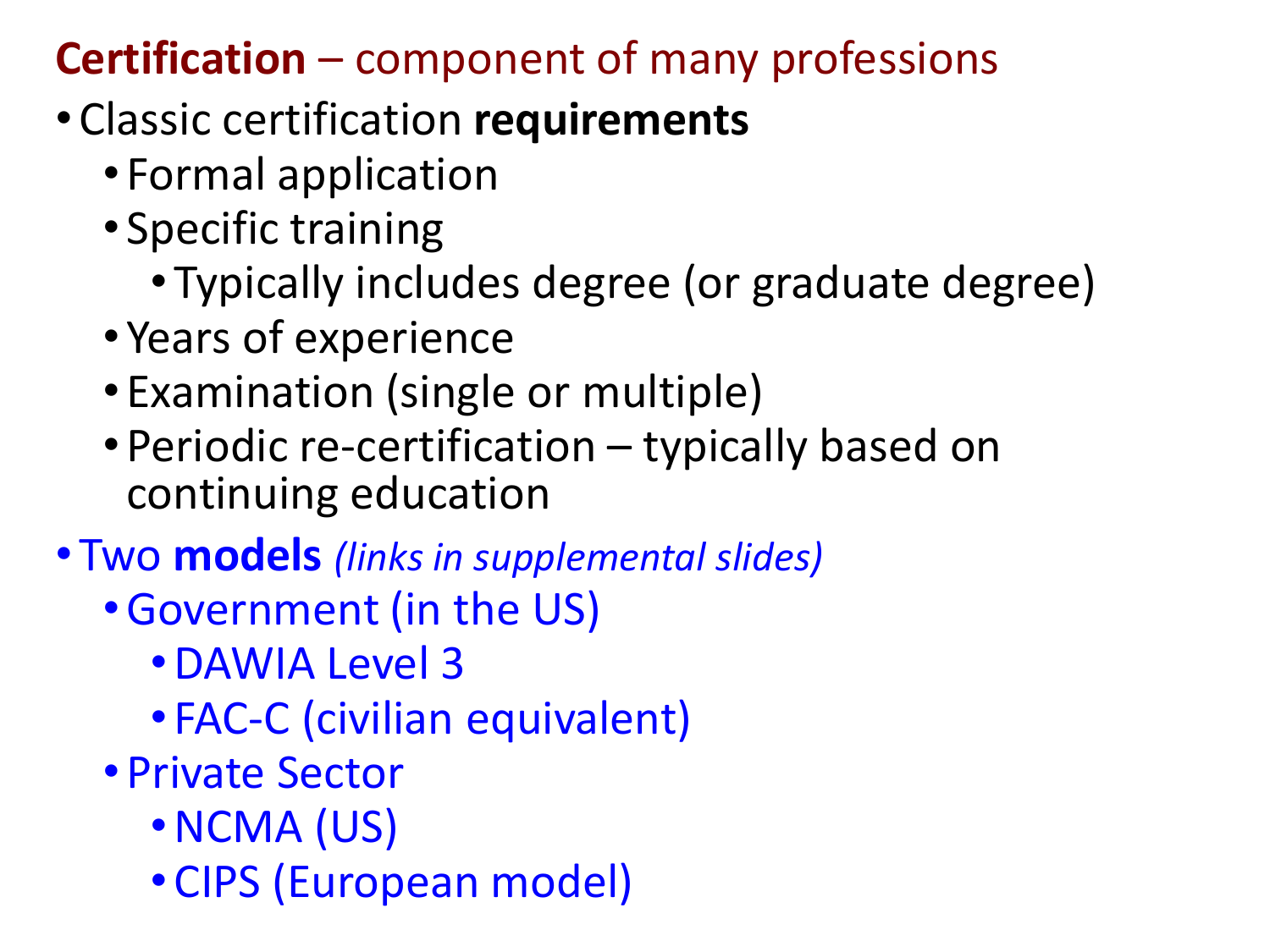#### **Certification** – component of many professions •**Benefits**

- •Hiring career mobility
- •Clarity career track, professional development
- •Incentive to seek professional development may lead to promotions

#### •**Downsides/Risks**

- •Formalistic pursuit of a (mandatory or helpful) credential
- •Expensive and Time Consuming Requires dedicated staff to manage
- •Standards rarely keep up with evolving challenges, procedures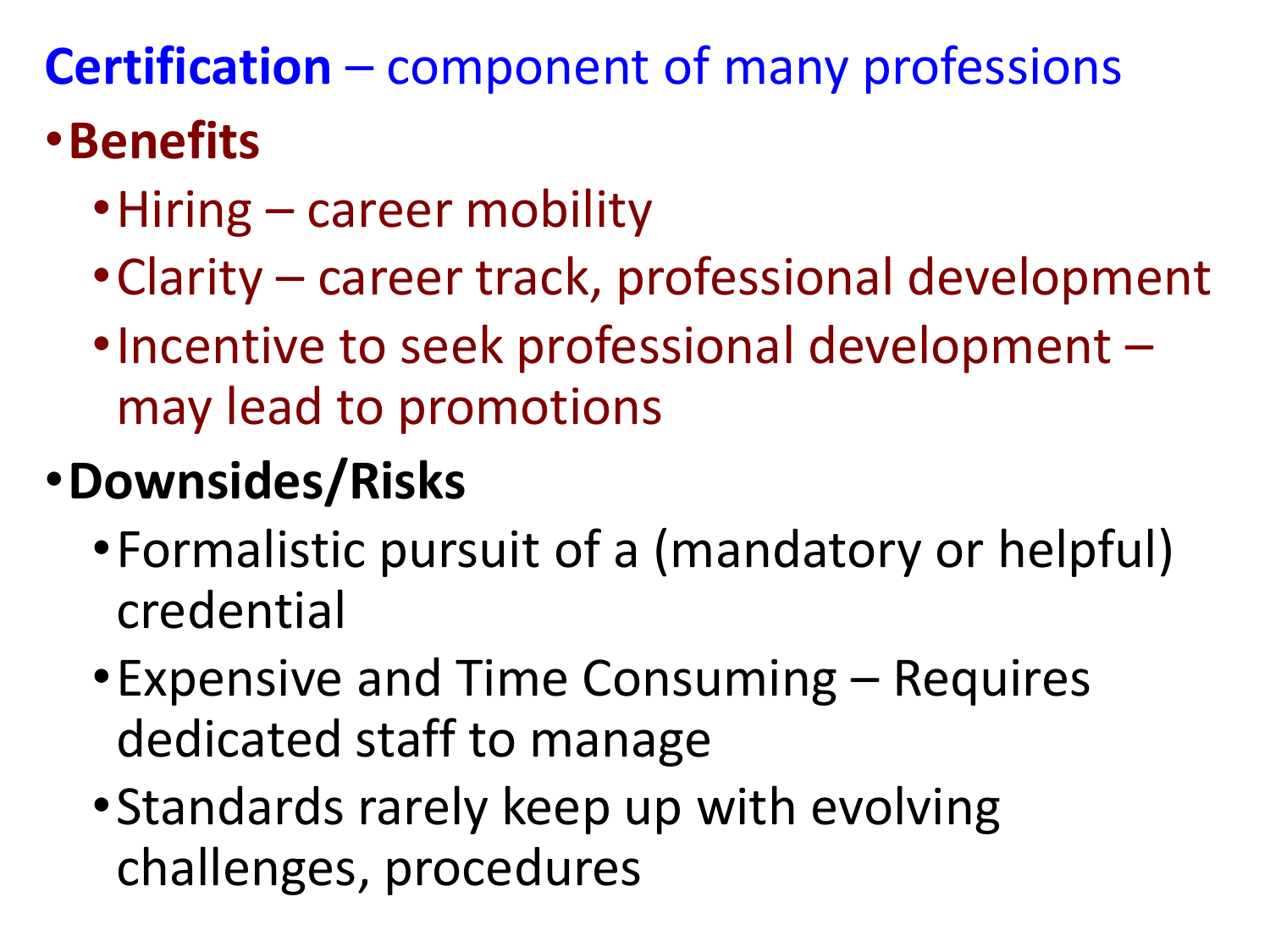**Collecting Accurate & Current Information on the** *Workforce*

- •**Recruiting, tracking vacancies, anticipating needs**
- •**Identify members of the acquisition workforce**
- •**Basic training for entry-level personnel**
- •**Career development, rotation, relocation**
- •**Track individuals' training needs and certification levels**
- •**Updates & continuous learning**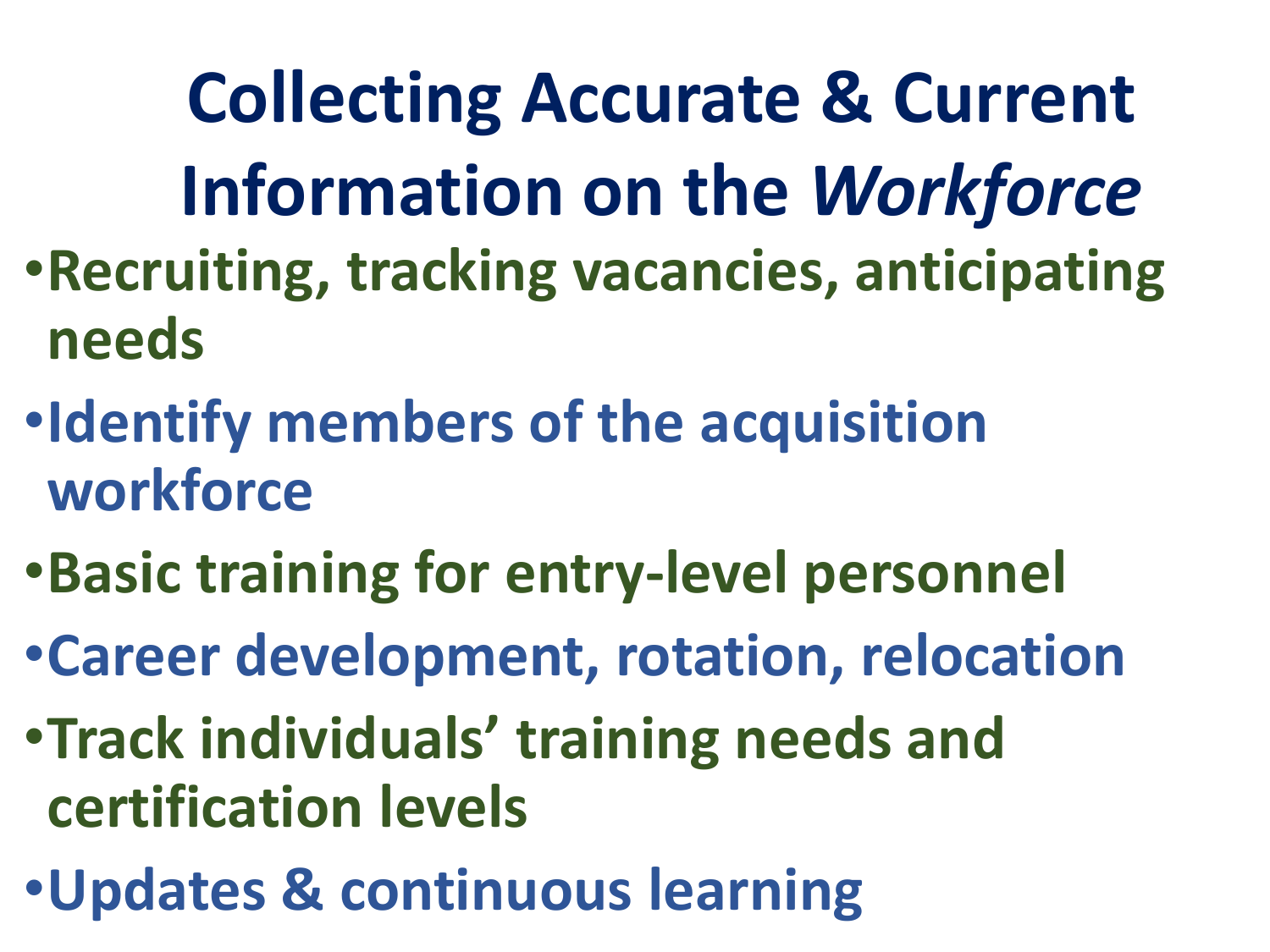#### **METRICS: Measuring Training Progress**

**A major challenge in every system**

- **Strategic plans – either government-wide or agency/ministry-focused – are critical**
- **Formal credentials (such as certifications) can help**
	- **Options: public or private sector certification**
- •**Organizations perform in response to the measurement (thus, correlate measurement to goal)**
	- **Number of course attendees**
	- **Money spent on (or days consumed in) training**
	- **Number of certifications**
	- **Student (or supervisor) satisfaction**
	- *Learning outcomes* **– very difficult to measure**